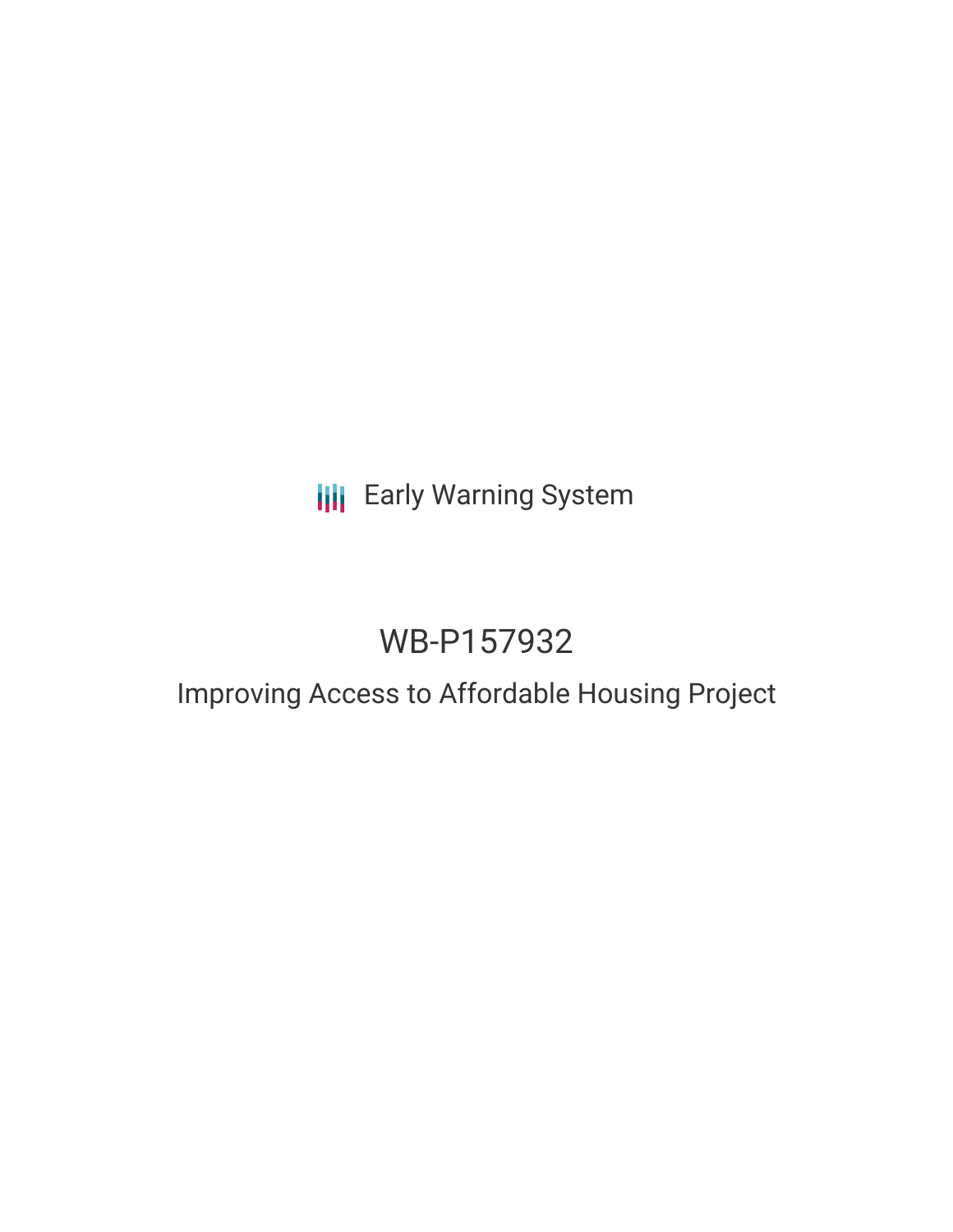

#### **Quick Facts**

| <b>Countries</b>               | Mexico                                    |
|--------------------------------|-------------------------------------------|
| <b>Financial Institutions</b>  | World Bank (WB)                           |
| <b>Status</b>                  | Active                                    |
| <b>Bank Risk Rating</b>        | B                                         |
| <b>Voting Date</b>             | 2017-06-14                                |
| <b>Borrower</b>                | <b>Mexico National Housing Commission</b> |
| <b>Sectors</b>                 | Construction                              |
| <b>Investment Type(s)</b>      | Loan                                      |
| <b>Investment Amount (USD)</b> | \$100.00 million                          |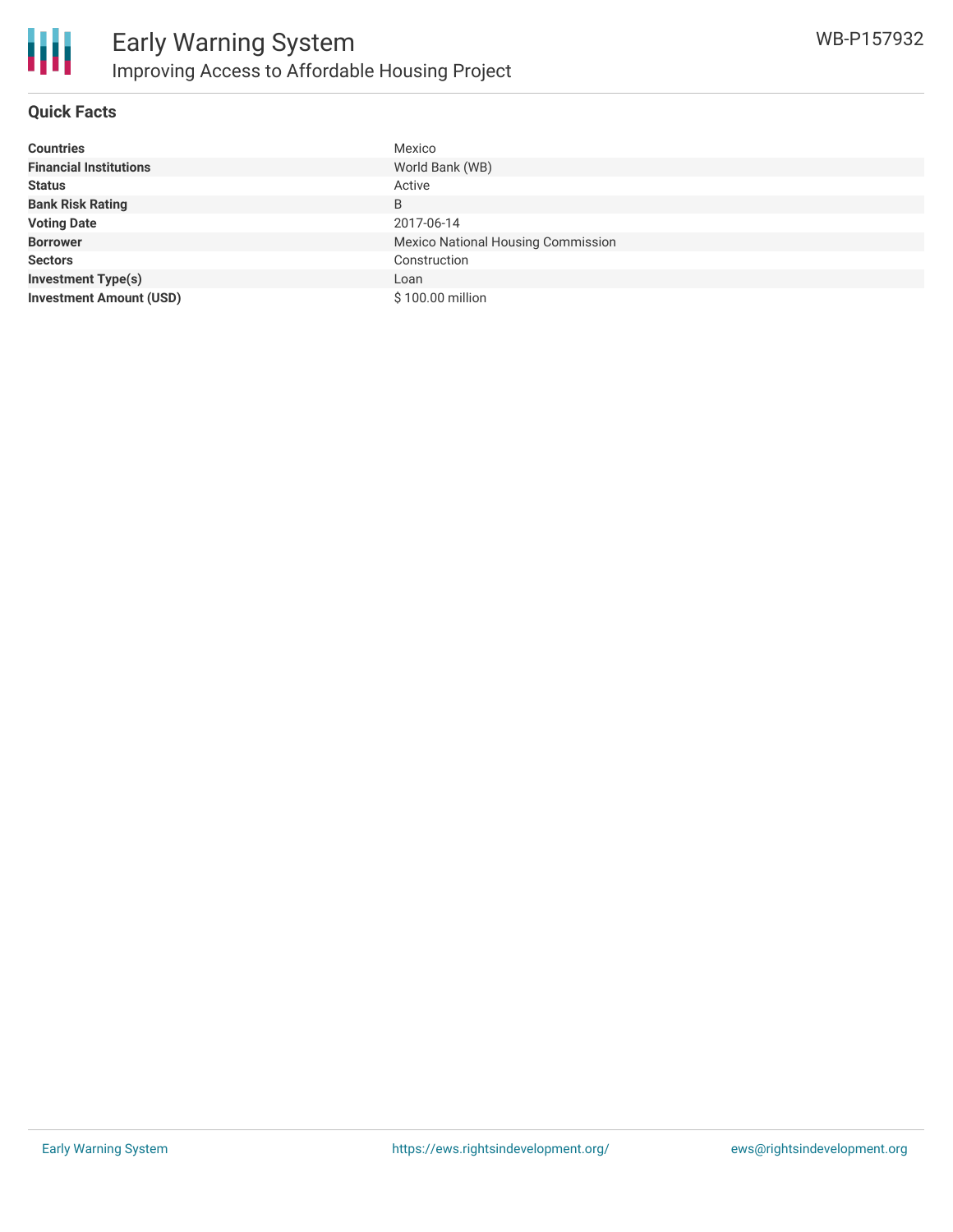

#### **Project Description**

From the World Bank:

"The development objective of the Improving Access to Affordable Housing Project for Mexico is to increase access to affordable housing for low-income beneficiaries. The project comprises of three components. The first component, acquisition of housing units will enhance access to housing by assisting low-income beneficiaries to purchase their first new or existing housing unit in eligible locations through the provision of direct supports. The second component, self- production of housing units will enhance access to housing by assisting low-income beneficiaries in the design and construction of their housing units through the provision of direct support. The third component, strengthening urban management will foster the development of affordable housing through the carrying out of: (a) technical and analytical studies to assist in the formulation and revision of selected municipal urban planning instruments including, inter alia: (i) housing demand diagnostics; (ii) infrastructure requirement analysis to inform master plans for urban renovation and or densification; (iii) technical-prefeasibility studies; (iv) architecture urban design studies; and (v) financial structuring for affordable housing investments; and (b) citizen awareness campaigns and other dissemination and communication activities."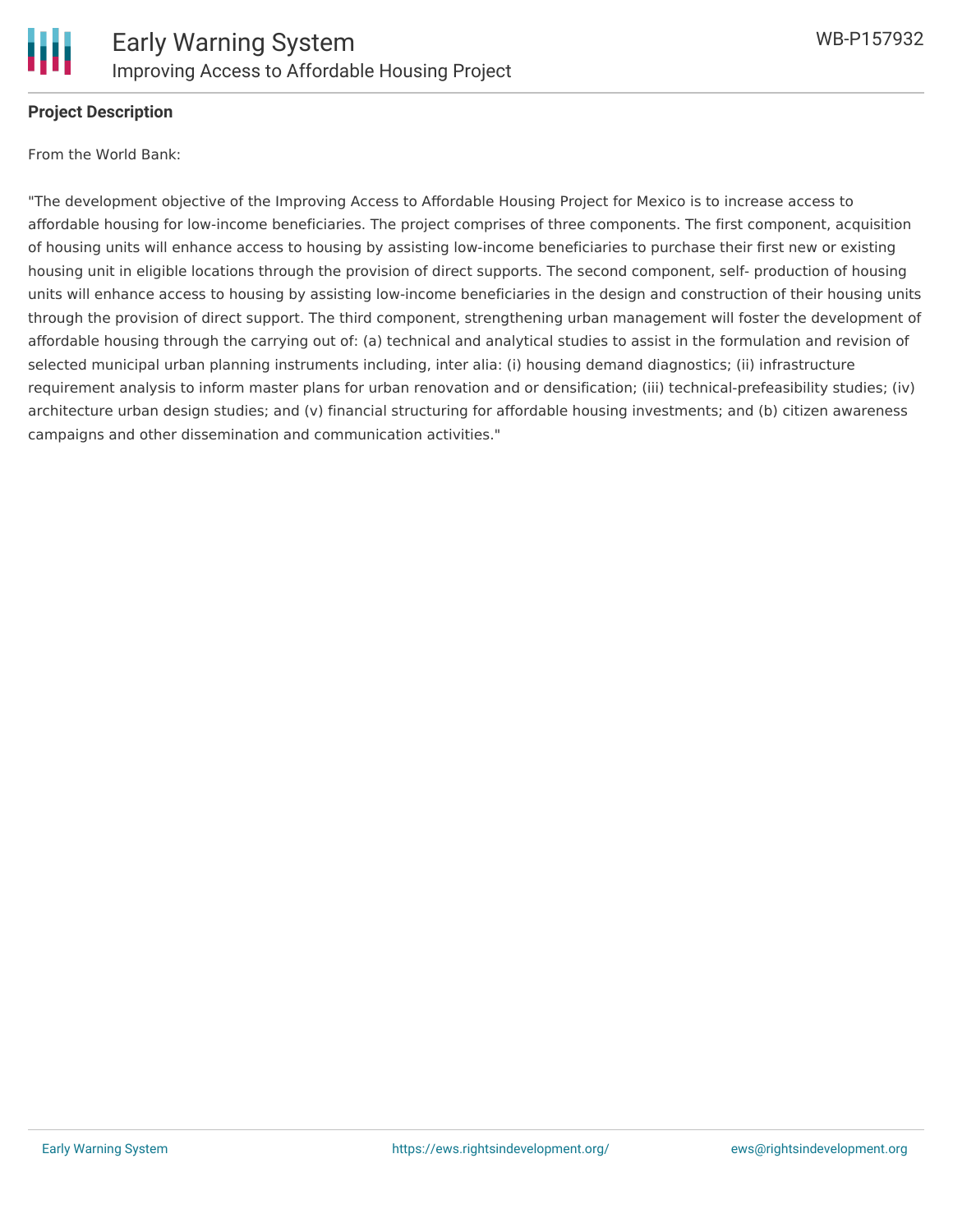

#### **Investment Description**

World Bank (WB)

The World bank is funding USD 100,000,000 of Investment Project Financing through the International Bank for Reconstruction and Development.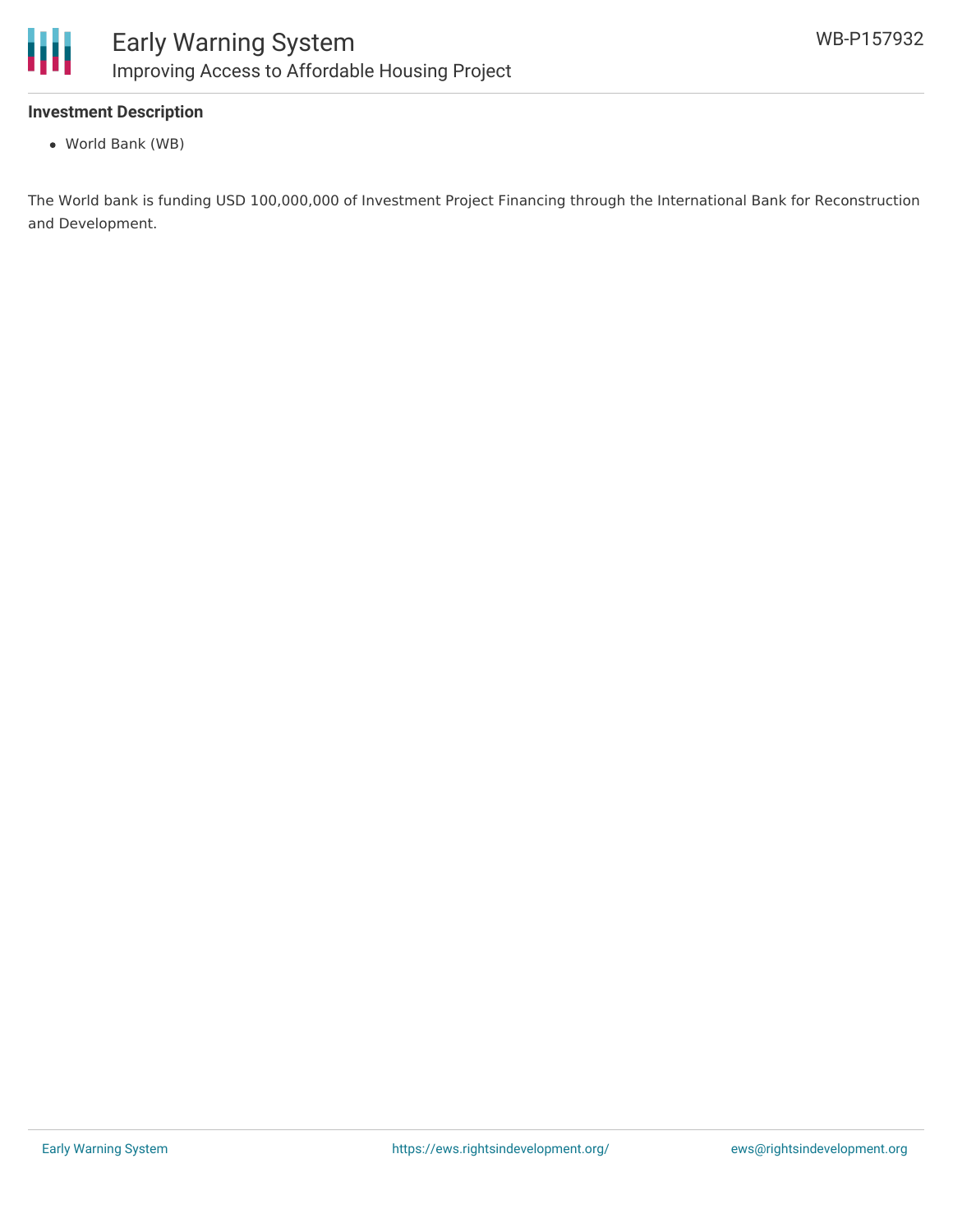

### **Contact Information**

ACCOUNTABILITY MECHANISM OF WORLD BANK

The World Bank Inspection Panel is the independent complaint mechanism and fact-finding body for people who believe they are likely to be, or have been, adversely affected by a World Bank-financed project. If you submit a complaint to the Inspection Panel, they may investigate to assess whether the World Bank is following its own policies and procedures for preventing harm to people or the environment. You can contact the Inspection Panel or submit a complaint by emailing ipanel@worldbank.org. You can learn more about the Inspection Panel and how to file a complaint at: http://ewebapps.worldbank.org/apps/ip/Pages/Home.aspx.